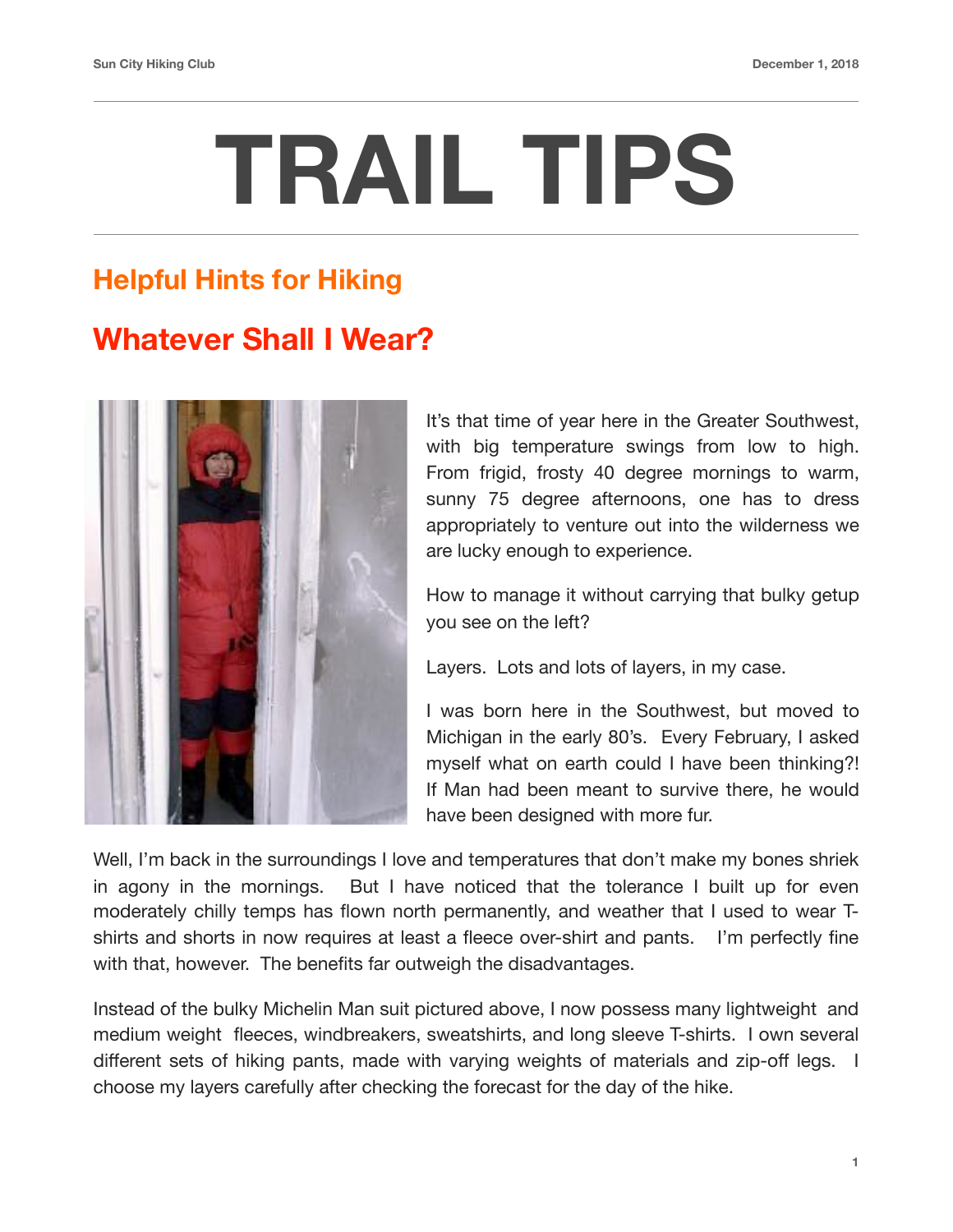Most of my outer layers can be compressed easily into my backpack. My heavier fleece jacket can be slung from the elastic bands on the outside of the pack. If needed, fleece gloves are stowed in an outer pocket. My heavier hiking pants are chosen, and the light GoreTex ones stay home in the closet.

Which segues nicely into fabrics and materials. For the most part, materials don't matter that much for the type of hiking we as day hikers participate in. I would advise wearing light colors to reflect the sun for the most part. But if you're an avid hiker, check into the old and new materials available. Wool has always been a great standard, but now there's Merino or Smart Wool, GoreTex, DryFit cloth, nylon blends, etc. Many of these are great at wicking moisture away from your skin, dry quickly in the sun after a brief rain shower, and are durable. Cotton is really not so great in the outdoors, but I really like the way it feels next to my skin, and is usually my base layer of clothing. Your mileage may vary. Most importantly, wear the clothing that you are comfortable in over the changing conditions of the day. Comfort beats fashion on every level, in my humble opinion.

Clothing is not the only thing needed to be comfortable and safe in the outdoors. The sun can be very harmful at these elevations and latitudes. Just look around you when you're out in public. How many bandages and dressings do you notice on people's faces, hands, and arms? I've seen an alarming number in the crowds I hang out in. And most are due to removals of skin cancers.

It's a common topic I hear at gatherings. "Yes, I just had this squamous cell removed from my honker, and I have to go back next week for a basal cell I just noticed on my forehead." We live in a harsher atmosphere now than when I was growing up here back in the Seventies. I remember actually going out on my lunch hour at ASU to sit in the sun and tan! Sunscreen?! Naw, just pass the baby oil, thank you.

Nowadays, doctors advise that we apply a sunblock of SPF30 or greater just to go to the grocery store! Seriously!! My better half has nagged gently reminded me of this on numerous occasions. I now take sunscreen pretty much every where I go. There's a tube of it in all of our vehicles, backpacks, and usually on the kitchen counter. It's delivered by the case from Amazon every six months, on a recurring shipment.

Apply your sunblock 20 minutes before exposure, and don't forget to reapply every 2 hours or so whilst outdoors. Partly cloudy days can actually magnify the UV rays, so slather up even if it's cloudy with peeks of sun outside. I'm channeling Rene, here…

I still hate having to wear the greasy sticky stuff. Good sunblock is not cheap, dust sticks to it like glue when on the trail, it stains my clothing, and it can be a pain to wash off in the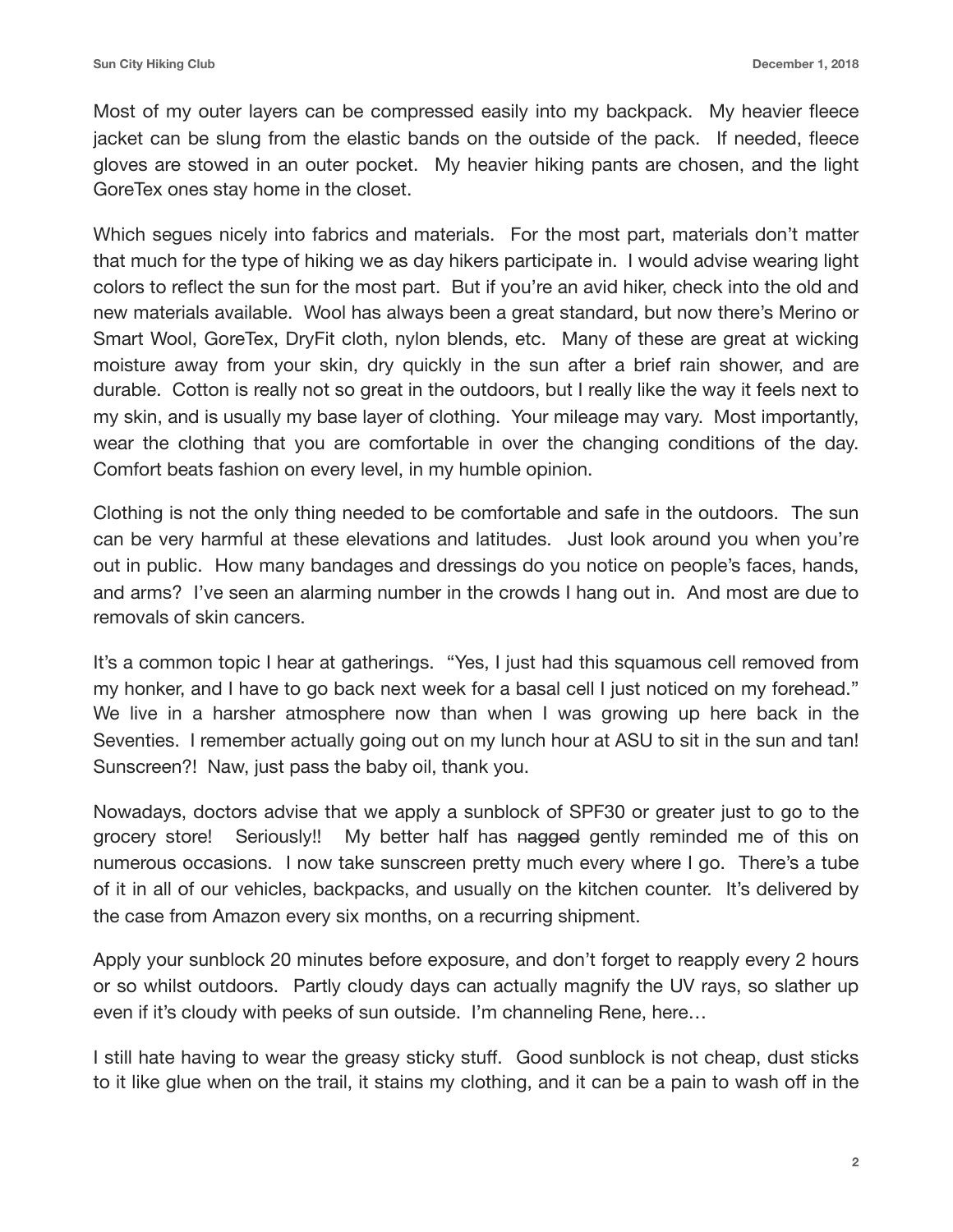shower. But I'd rather put up with all of those nuisances than have to undergo surgery, or worse, to be able to enjoy the great outdoors and keep my skin from killing me.

I have found another article of clothing to reduce the amount of sunscreen I slather on my exposed skin, however.

Arm sleeves.

I love 'em. Rene' got me a set to try, after enduring my whining about how hot my lightweight over-shirt gets. The sleeves actually perform quite well, and aid in evaporative cooling with just a little breeze. I prefer the plain white ones, but they're available in colors and prints as well. You could be out on the trail in fashionable lavender sleeves, or sport some gnarly cool tats running down your forearms. I get mine at Amazon, \$9.95 a pair, but I also hear they're available at most of the golf pro shops here in Sun City.

Light cloth or thin leather gloves can be very comfortable, especially using trekking poles, and double as an extra layer of protection from the sun. I see them often on the trail, but don't use them personally. They make my hands sweat. And I still have those cases of sunblock coming in every six months…

Another item I'd like to share is cooling cloths. I had to do a test trip in Mexico one summer, and Rene' got me a gel-filled cooling wrap for my neck. I scoffed at it a little of course, but dutifully stuck it in my backpack and promised to try it. That little sucker worked great! I was working in a huge parking lot, climbing in and out of parked semitrucks all day. I soaked that wrap in cool water every night, the little gel beads greedily sucking up the water, kept it in a zip lock bag till it got hot outside, and wound it around the base of my neck. It cooled the blood as it circulated through my carotid arteries and jugular veins, and kept my head from boiling. The wrap would last about 4 hours at 105 degrees until it needed another dousing.

In a pinch, a kerchief will work very well. Soak it in water from a stream or water bottle, don't wring it out much, and knot it loosely around your neck. Douse it in water every 20 minutes or so. Instant evaporative cooling for your noggin!

And lastly, speaking of your noggin, ya really ought to have a hat. Preferable one with either a wide brim or one of the desert hats with the fabric "skirt" around the sides and back. A vented one is the best. A lot of heat exits the top of your head, and if the heat can't escape easily, you cook your computer. Then you stumble and hurt something else. Keeping a cool head can be a life saver in more ways than one!